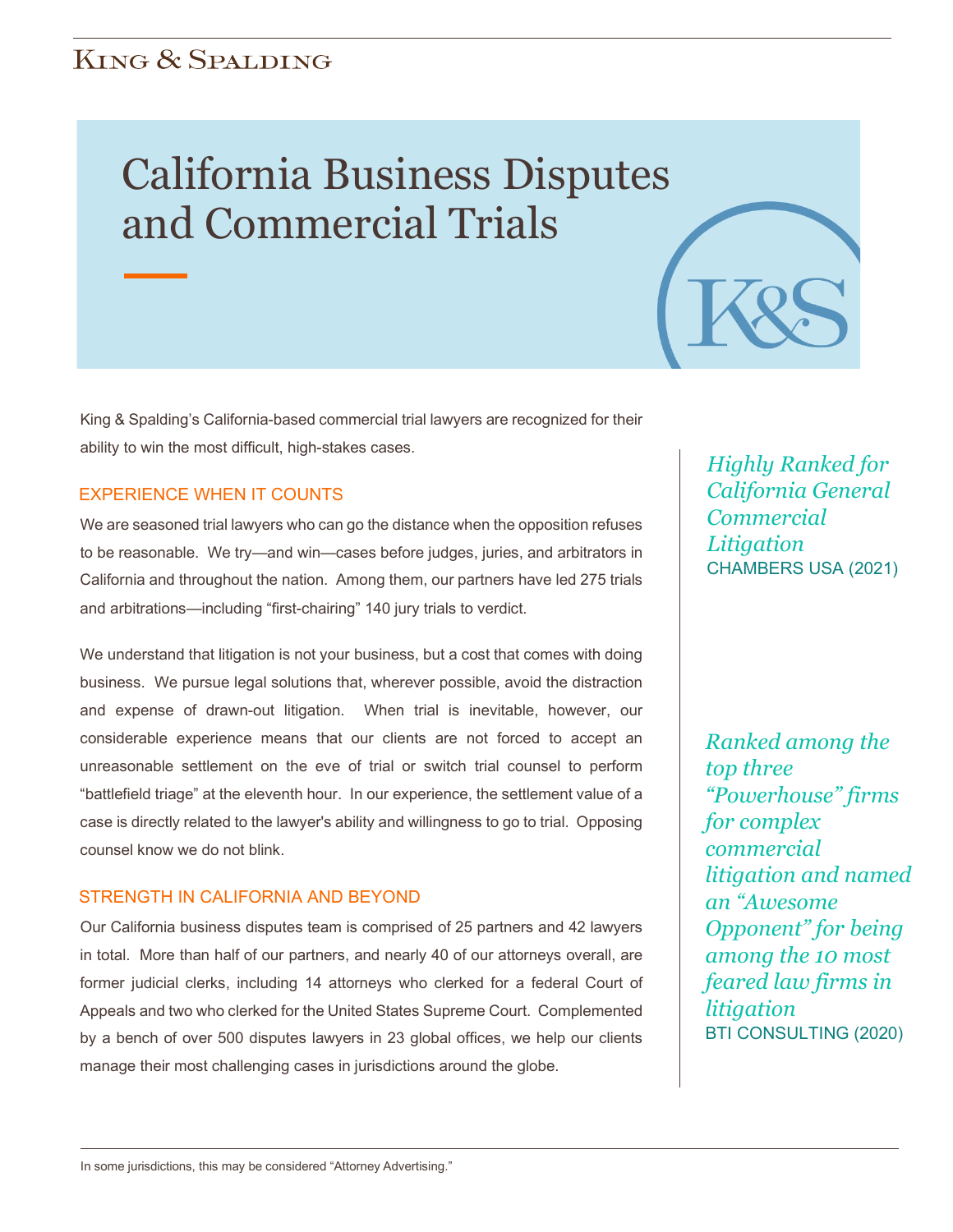# STRATEGIC CASE MANAGEMENT

Our strategic focus includes effective case management. We start with a lean core team so each lawyer thoroughly understands the case and strategy, with the lead trial lawyer providing leadership to the team and advice to the client. The firm's global footprint and breadth of expertise allows us to add attorneys and other resources as the needs of the case require, wherever the venue may be. For those cases involving e-discovery or otherwise requiring extensive document production and review, we are supplemented by our own 120-lawyer Discovery Center to manage discovery expertly, efficiently, and cost-effectively, consistent with the firm's high standards.

#### PRACTICE AREAS

King & Spalding's deep bench of California commercial trial lawyers offer expertise in all aspects of business litigation. Our business disputes, class action, securities, financial services, and real estate litigators are regularly called upon to handle the most pressing high stakes and bet-the-company cases. Likewise, our data privacy, trade secret, antitrust, unfair competition, and employment attorneys have litigated some of the highest profile verdicts and rulings in the industry, while our technology teams are known for achieving outstanding results for clients whose businesses require them to navigate an often-uncertain legal landscape. With deep ties to the media, entertainment, and fashion industries, our California lawyers have decades of experience litigating copyright, trademark, and trade dress disputes, earning superior outcomes that protect our clients' intellectual property rights. We have long been leaders in environmental, healthcare, and pharmaceutical and life sciences litigation, earning "Practice Group of the Year" distinctions for many years. Our team also includes experienced former government litigators, including multiple former Assistant U.S. Attorneys and the former Acting Assistant Attorney General for the DOJ's Civil Division, the Department's largest litigating division. And our appellate attorneys—led by our many former law clerks—work closely with our trial teams, assisting us in vigorously representing our clients at all levels.

#### AWARDS AND ACCOLADES

King & Spalding's California litigators have earned national acclaim, individually and collectively. Leading industry publications including *ChambersUSA*, *Legal500*, *Benchmark Litigation*, *Corporate Counsel*, *The American Lawyer*, *The Daily Journal*, *The Recorder*, *Lawdragon*, *SuperLawyers*, and the *Los Angeles Business Journal* have recognized our attorneys as among the top in their field. Our partners have been

*Eight Tier 1 rankings and ranked in 20 Dispute Resolution categories*  LEGAL 500 (2021)

*Ranked Tier 1 in California for Commercial Litigation, White Collar Crime, Product Liability, and International Arbitration* BENCHMARK LITIGATION (2022)

*Named a top two International Arbitration Practice Worldwide three years running* GLOBAL ARBITRATION REVIEW (2020)

ABU DHABI CHARLOTTE FRANKFURT LOS ANGELES PARIS SINGAPORE ATLANTA CHICAGO GENEVA MIAMI RIYADH TOKYO AUSTIN DENVER HOUSTON NEW YORK SAN FRANCISCO WASHINGTON, D.C BRUSSELS DUBAI LONDON NORTHERN VIRGINIA SILICON VALLEY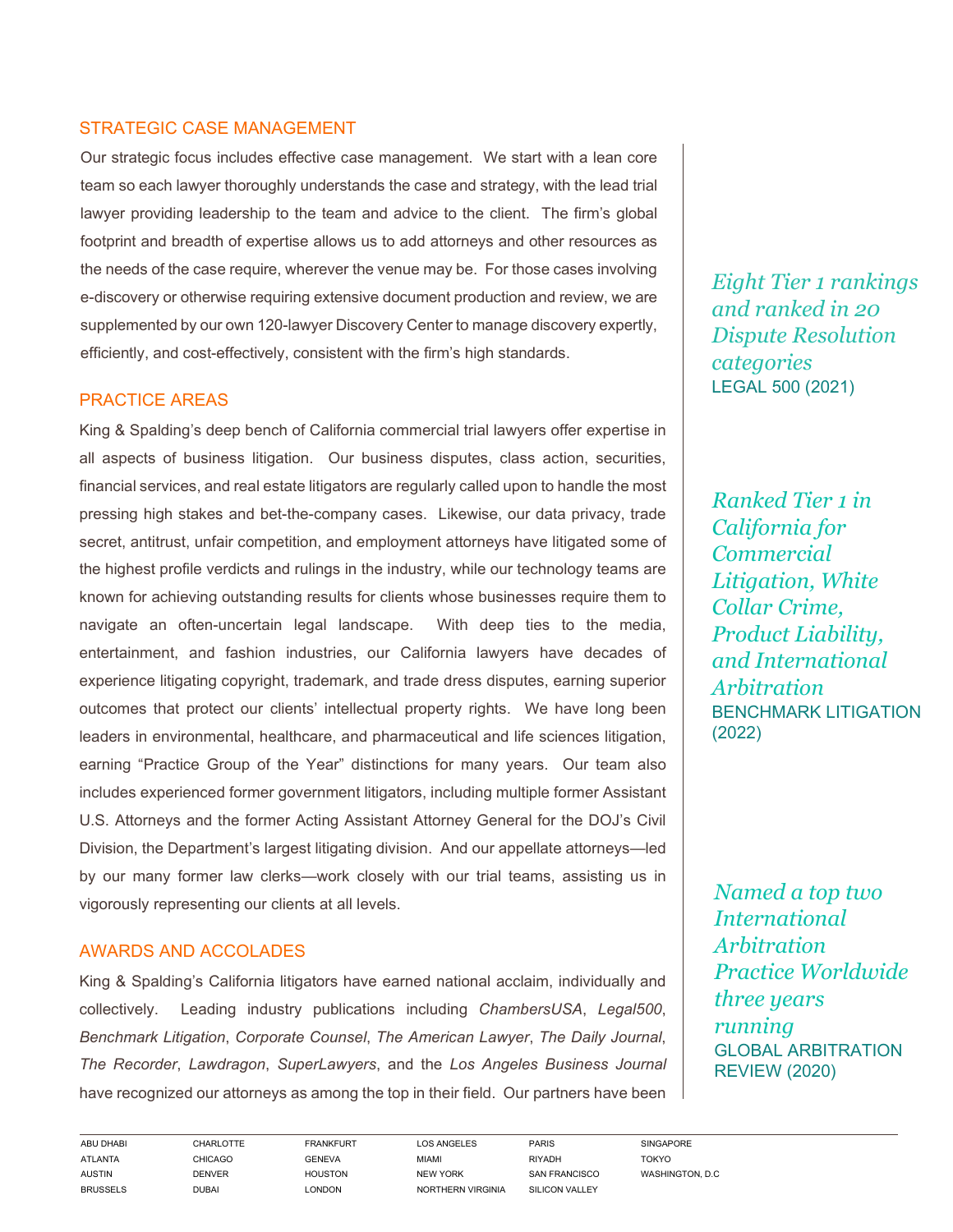named to prestigious lists including Top 100 Lawyers in California, Top 10 Copyright Lawyers, Law360 MVP, Top 100 Women Lawyers in California, Most Influential Women Lawyers, Top 500 Lawyers in America, and Top 40 Lawyers Under 40.

## REFLECTING OUR COMMUNITIES: OUR COMMITMENT TO DIVERSITY

Our commitment to diversity and inclusion is yet another way in which we stand out from our competition, and our commercial litigation team reflects the communities in which we practice. More than 60% of our attorneys—including more than half of our partners—are women, people of color, and/or identify as LGBTQ. Each of our 10 women partners is a first-chair trial lawyer, lead class action defense counsel, and/or lead appellate counsel.

Our commitment to diversifying the legal profession and our achievements in doing so have been recognized by many prominent bar organizations, including the National Asian Pacific American Bar Association, the LGBT Bar Association, and the Leadership Council on Legal Diversity, which awarded King & Spalding one of its inaugural Compass Awards in 2018. King & Spalding has earned a top score of 100 percent on the Human Rights Campaign Corporate Equality Index for the past eight years in a row, including the coveted distinction of being one of the "Best Places to Work for LGBT Equality."

# REPRESENTATIVE CLIENTS

Alden Torch Financial ● Allergan ● American Honda Motor Co., Inc. American Income Life Insurance ● Americold ● Andell Inc. ● Arlo ● AstraZeneca Audi AG ● BP ● Bristol Myers Squibb ● Cal-Maine Foods, Inc. ● Chevron Chosen Foods ● CIT ● Clark Construction ● Clearway Energy Inc. ● Clover Health ConocoPhillips ● Cubesmart ● Dolby Laboratories ● Eaze ● Evergreen Marine Everport Terminal Services Inc. ● Fiat Chrysler Automobiles ● Flexicare ● Ford Motor Co. ● The Gap, Inc. ● Getac Google, Inc. ● Hensel Phelps Construction Hope Pharmaceuticals ● Hyundai ● Impax Laboratories, Inc. ● Jushi ● Kia Motors America ● Lyft ● Mattel, Inc. ● Netgear ● Netflix ● NRG Energy NSO Group ● OUTFRONT Media Persona/Nestle ● Porsche AG ● Postmates PricewaterhouseCoopers . Public Storage . RD Legal Funding . Sealed Air . Shell ● ShopStyle ● Skechers ● Spanx ● Subaru Corp. ● Sutter Health ● Texaco ● Total Terminals ● TSMC ● Varian Medical Systems VF Corp. ● ViacomCBS ● VNG Warner Media • Weedmaps

*Thirteen of the firm's current lawyers are Fellows of the prestigious, invitation-only American College of Trial Lawyers, widely considered to be the premier litigation, trial practice and ethics association in the United States*

*Over the past six years, King & Spalding has handled cases seated in 15 different countries, including in all of the world's major arbitral seats.* 

ABU DHABI CHARLOTTE FRANKFURT LOS ANGELES PARIS SINGAPORE ATLANTA CHICAGO GENEVA MIAMI RIYADH TOKYO AUSTIN DENVER HOUSTON NEW YORK SAN FRANCISCO WASHINGTON, D.C BRUSSELS DUBAI LONDON NORTHERN VIRGINIA SILICON VALLEY